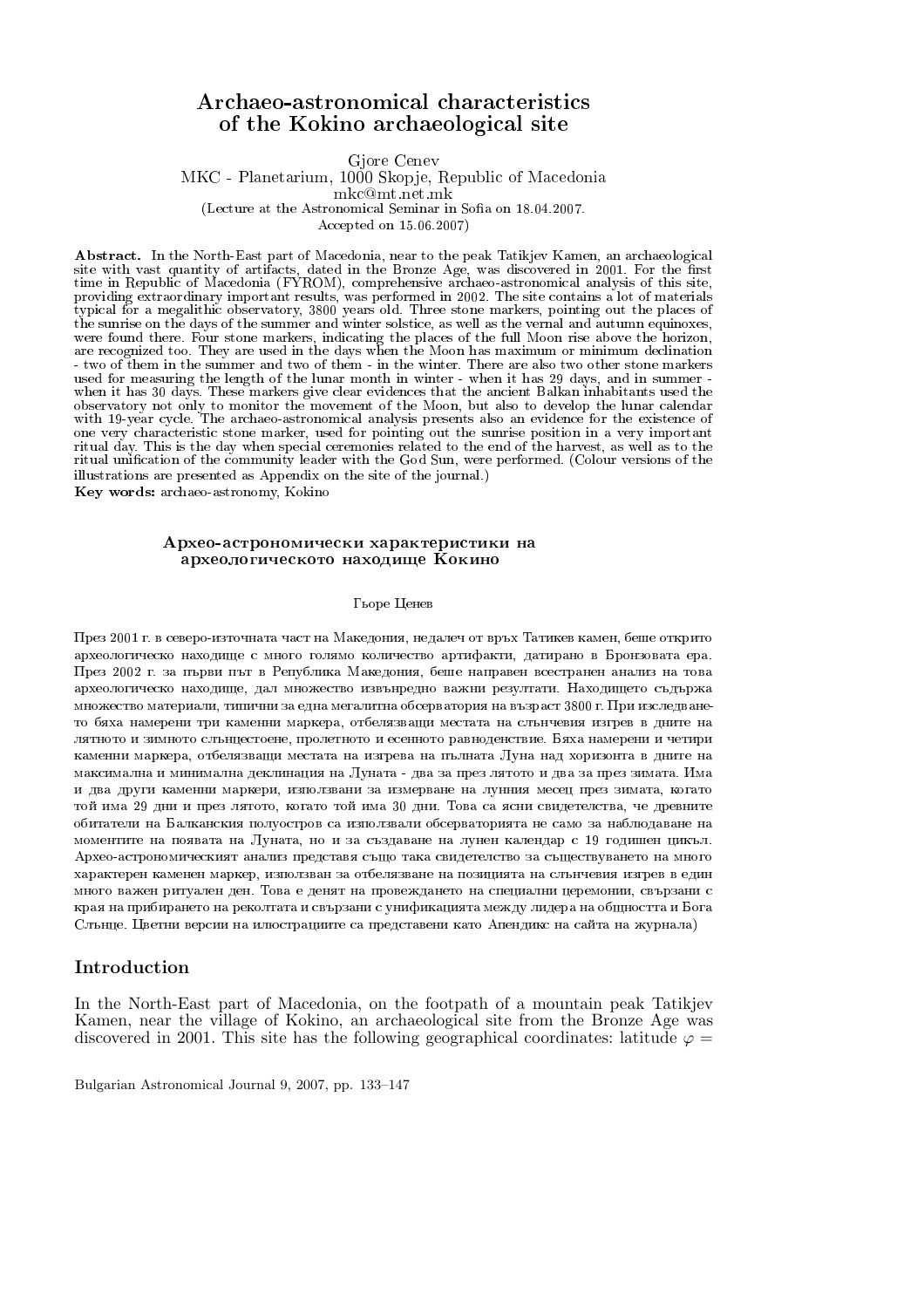

Фиг. 1. Kokino Megalithic Observatory

 $42^0 15' 47''$  and longitude  $\lambda = 21^0 57' 32''$ . In the space this site is oriented to West-East and its dimensions are 90 m length and 50 m width (Fig. 1). The geological analysis has shown that we are dealing with one andezite neck (indurate lava in the volcano channels) that most probably can be dated in the youngest phase of the volcano activities traced in the Kratovo-Zletovo area in the time of latter Pliocene (Doredevic 2003). The andezite rocks have natural disposition to crack vertically and horizontally and to create quadrangle pillars and platforms out of the indurate lava. These natural structures and characteristics of the andezite rocks most probably simplified the work of the ancient inhabitants, while they carved and created this place as a sacred mountain, but also as an ancient observatory.

All movable materials on the site are located on two scaled platforms with 19 m elevation of difference between them. Due to their size and specific shape four stone seats made in the rock, with North-East alignment (Fig. 2), are dominant on the lower platform. Today they are known as thrones. In that way a person seated on one of the thrones is turned toward the east horizon, thus among the archaeologists arose an idea of existence of a possibility that celestial objects rise to be observed in that way (Stankovski 2002).

For the first time in Republic of Macedonia (FYROM) comprehensive archaeoastronomical analysis of an archaeological site was performed in 2002(Cenev 2002). The analysis confirmed that this extraordinary place contains a lot of materials typical for one ancient observatory dated in the time of so-called megalithic culture. At the same time, the analysis showed that places for observations of the Sun and Moon movements are located on the lower platform, and all other markers for observation and marking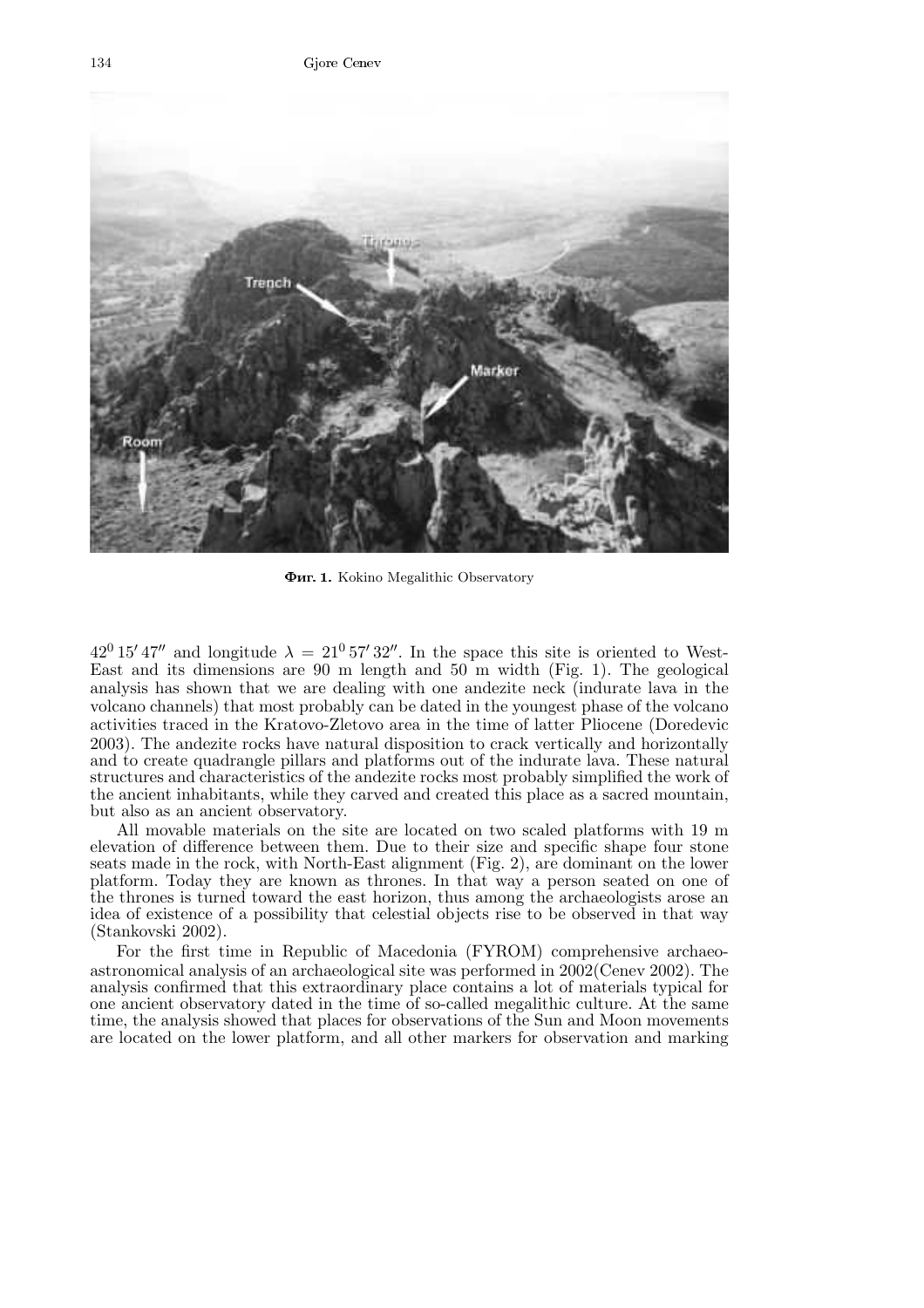

Фиг. 2. The thrones of Kokino

the rise of the Sun and full Moon are located on the upper platform. Some of the stone markers were found preserved in almost their original state, but some of them were damaged in great extension, probably as a result of the catastrophic earthquakes happening in Macedonia every 500 years in average.

## Measurements and results

While conducting archaeo-astronomical analysis of the site, the references and methodology of Professor Gerald Hawkins used during his archeao-astronomical analysis of the famous site Stonehenge in England were utilize (Hawkins 1963). Even during the first visit of the site specially carved markers in dominant stone block on the upper platform were noticed (Fig. 3). For the observer located in the lower platform these stone blocks are actually his/her East horizon, and in the past this marker marked the place of the rise of Sun and the full Moon. Therefore, it was very natural to try to find one central position that will provide view over all stone markers. The lower platform of the site encloses three clearly carved places presumably used as central position for observations of Sun and Moon movements. The first and most suggestive places are the stone seats or the thrones, where the ancient person was sitting and observing the sky and celestial objects. The other two places are carved in such a way that only one man can be placed there in a standing position. The analysis made in all possible directions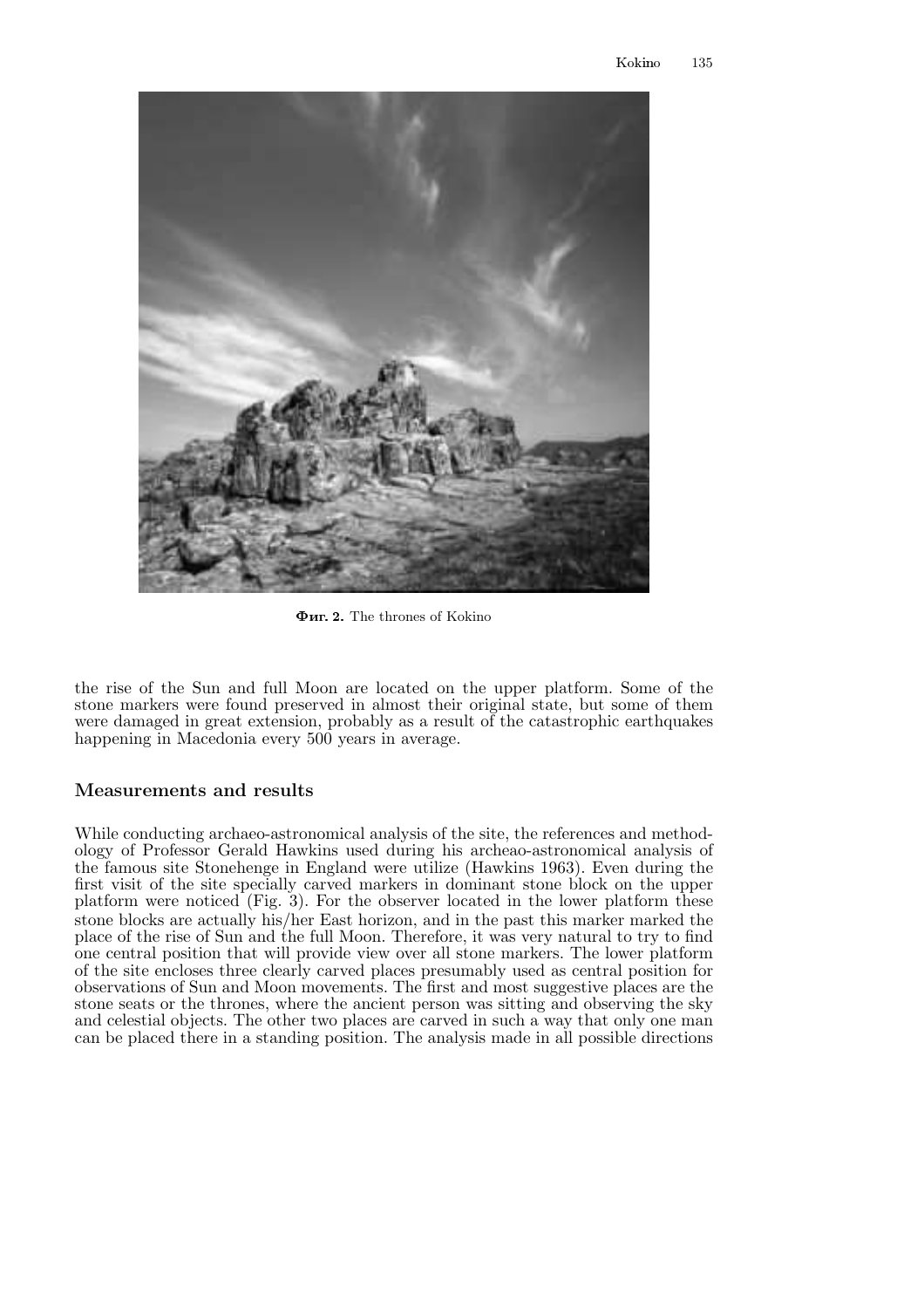

 $\Phi$ <sub>*MT*</sub>. 3. Sunrise stone marker in the solstice day

(Fig. 4) showed that place number three is the only place from where all East horizon markers, marking the positions of Sun and full Moon rise, can be seen.

#### Sun and full Moon rise markers

The main idea of the archaeo-astronomical analysis was to measure the horizontal coordinates of all specially carved East horizon stone markers observed from the central position of the site, then using the formula for the transformation to convert them into the equatorial system, and calculating the declination value to reach a conclusion concerning the nature of the celestial object, whose rise was marked on the East horizon. For that purpose the following formula was used:

$$
\sin \delta = \cos A \cos \varphi \cos h + \sin \varphi \sin h \tag{1}
$$

where  $\delta$  is the declination of the celestial object, A is the azimuth, measured from the Northern horizon point, h is the elevation over the horizon, and  $\varphi$  is the latitude of the site.

These measurements were performed with assistance of geodesist Chedomir Arsovski, and the instrument used was Total Station Lica 307 with laser, that enables us to obtain results with great precision (Cenev 2002, 2006). As an illustration of the measurements and analysis performed I shall present the following example of the marker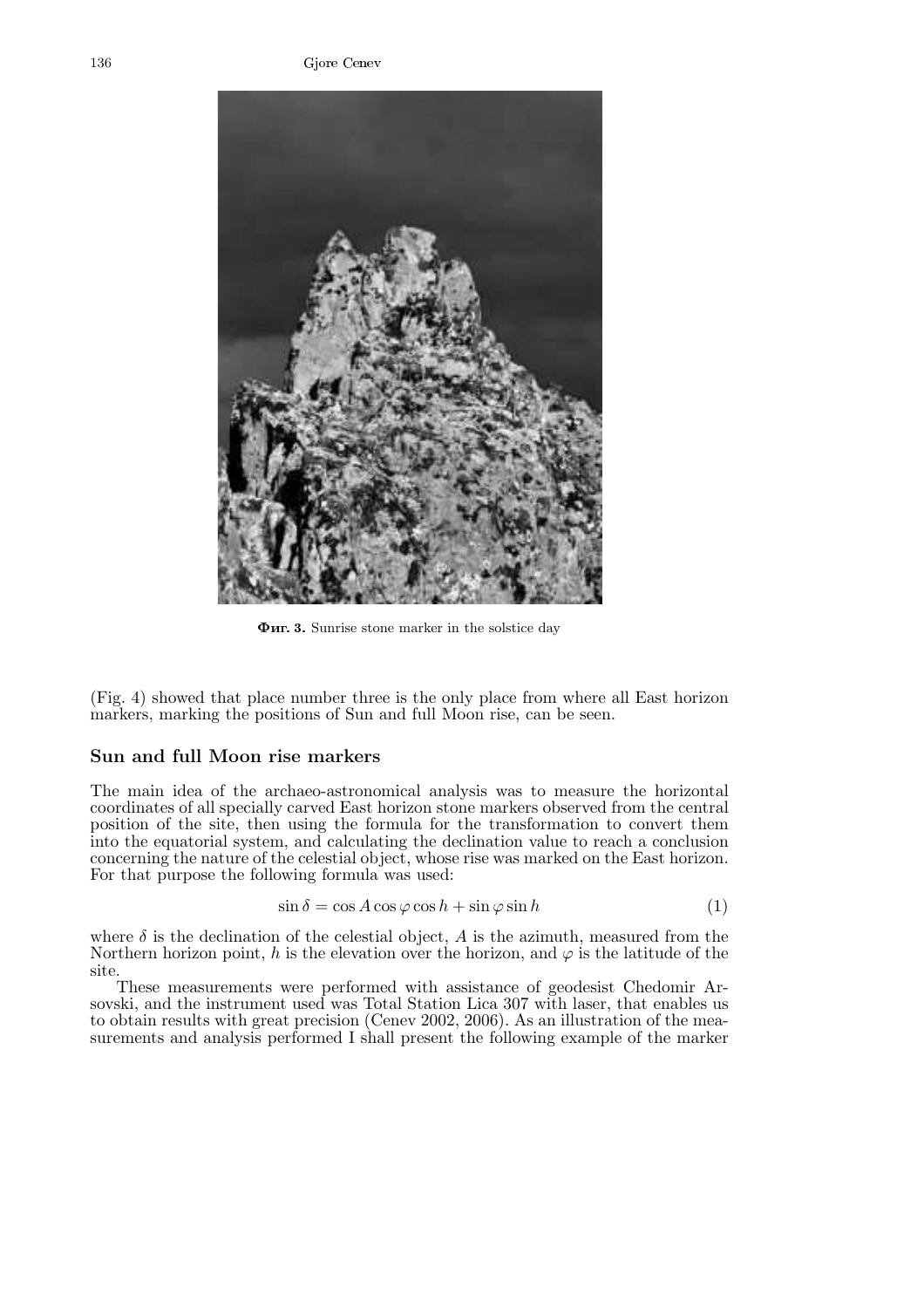

 $\Phi$ <sub>*MT*</sub>. 4. Analysis on the markers alignments

used for marking the position of the sunrise on the East horizon on the day of the summer solstice. The measurements of the horizon coordinates of the marker have provided the following values:  $A = 67^{0}56'50''$  and elevation  $h = 11^{0}26'40'''$  (Fig. 5). A calculation mistake due to the refraction impact  $(\rho = 3.1')$  can be anticipated. Using the given values in the above mentioned formula, we can calculate that the declination of the celestial objects risen in the past and marked with this stone marker, has value of  $\delta = 23.9^{\circ}$ . This is the declination value of the Sun on the day of the summer solstice in 1800 BC.

Due to the precession impact the current value of the Sun declination on the day of the summer solstice has a different value (Fig. 5). Thus, nowadays on the day of the summer solstice, viewed from the observatory central position, the Sun over the stone marker will rise lower and more on the left than 3800 years ago. That can be nicely seen in the photos of the Sunrise over the stone marker taken on June 21, 2005 or on the day of the summer solstice (Fig. 6). Calculations and documentation of the stone markers, marking the typical Sun and full Moon rise points on the East horizon were performed using the similar methods measurements. It was concluded that there are the following easily recognized stone markers observed from the site central position: three stone markers, marking the places of the East horizon Sun rise on the days of the summer solstice, on the days of the vernal and autumn equinoxes, as well as on the days of winter solstice (Fig. 7). The movement of the Moon on the sky is not so simple, and the places of the East horizon full Moon rise repeat over the longer periods of time. Nevertheless, and of course for our big surprise, the site presented us four stone markers used by the ancient inhabitants for marking places of the full Moon rise above the East horizon, in winter when the Moon has maximum and minimum values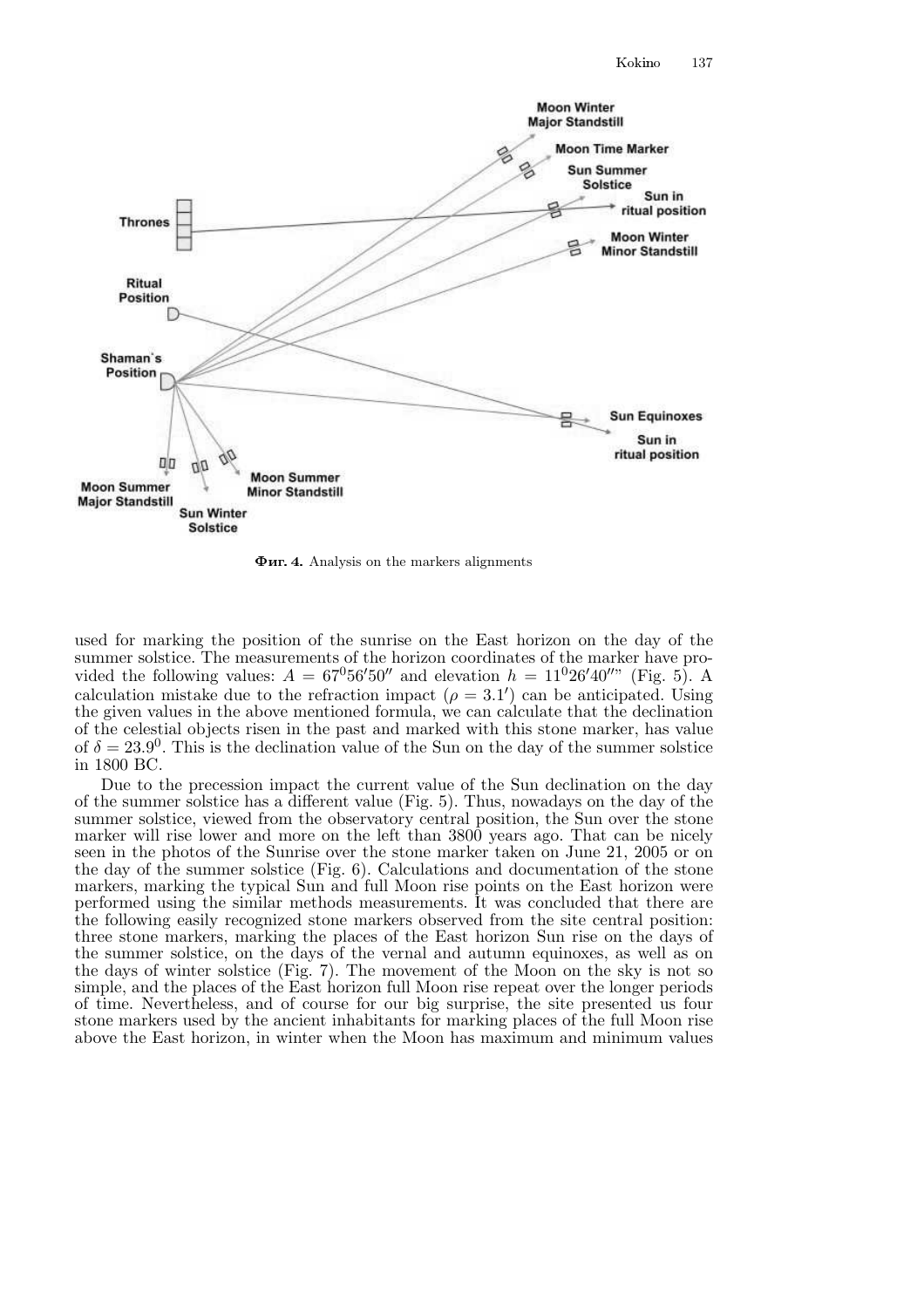

 $\Phi$ <sub>*HT.*</sub> 5. Coordinates of the Sunrise stone marker

of the declination, as well as in the summer in days when also there are maximum and minimum values of the declination (Fig. 8). These values are given in Table 1, where for comparison the values of the markers of the famous Stonehenge according to the measurements and calculations of G. Hawkins are also provided (Hawkins 1963), as well as the theoretical values of the declination for the objects in 1800 BC.

|                                 | STONEHENGE KOKINO         |                 | 2000 BCI                  |
|---------------------------------|---------------------------|-----------------|---------------------------|
| Sun summer<br>solstice          | $23.\overline{9^{\circ}}$ | $23.9^\circ$    | $23.9^\circ$              |
| Sun winter<br>solstice          | $-23.9^{\circ}$           | $-23.9^{\circ}$ | $-23.9^{\circ}$           |
| Moon winter<br>major standstill | $29.0^\circ$              | $28.2^\circ$    | $28.\overline{2^{\circ}}$ |
| Moon winter<br>minor standstill | $18.7^\circ$              | $20.4^\circ$    | $17.9^\circ$              |
| Moon summer<br>major standstill | $-29.0^\circ$             | $-30.2^{\circ}$ | $-30.0^\circ$             |
| Moon summer<br>minor standstill | $-18.7^\circ$             | $-18.6^{\circ}$ | $-19.6^{\circ}$           |

Tаблица 1. Declinations of the Sun solstices ans Moon standstills in epochs of Stonehendge, Kokino and today

# Sunrise over the ritual marker

The archaeo-astronomical analysis presented also an evidence for the existence of one very characteristic stone marker used for marking the sunrise position on a very impor-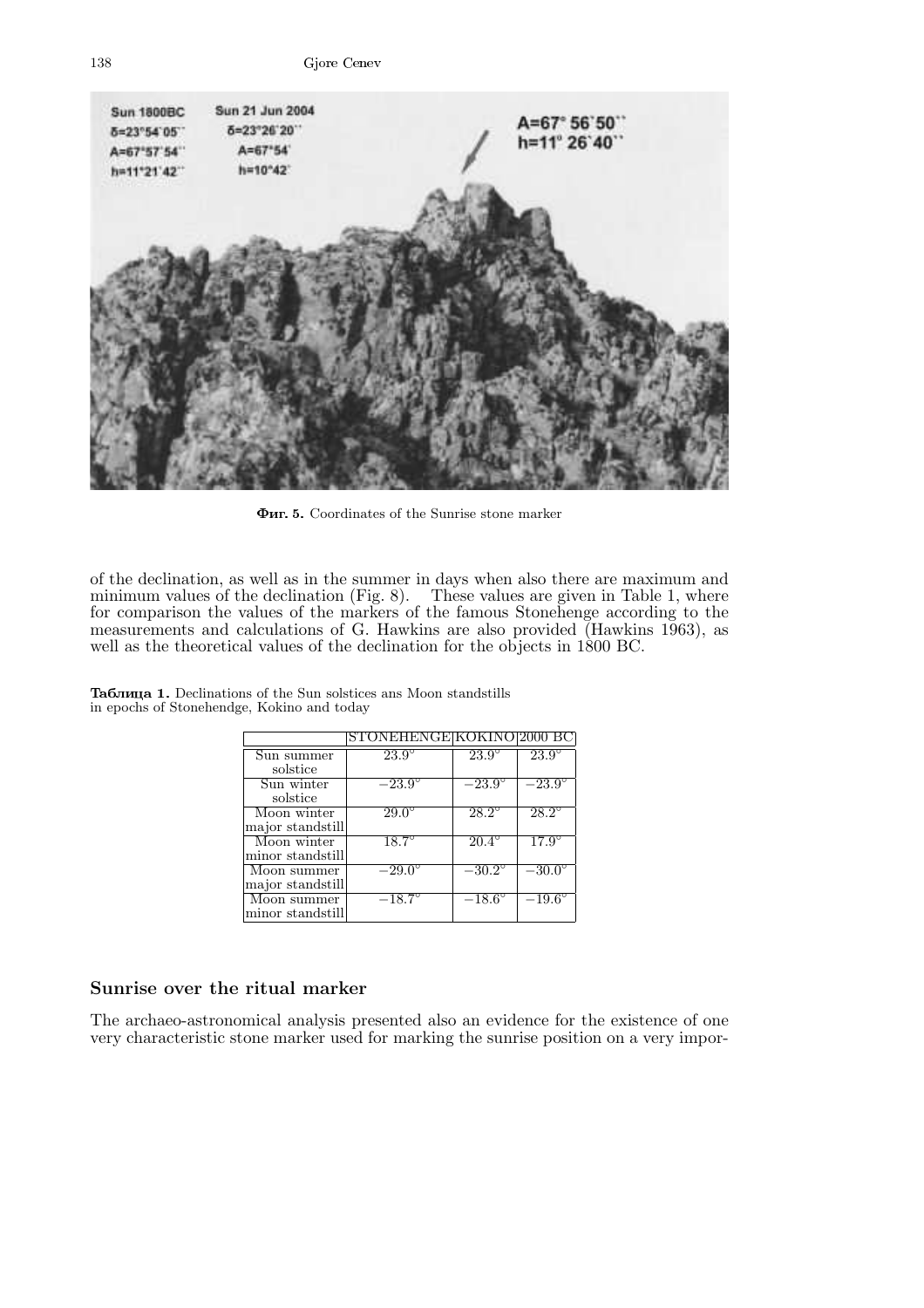

 $\Phi$ <sub>HT</sub>. 6. Sunrise phases on June 21, 2004



 $\Phi$ <sub>HT</sub>. 7. Central position and visibility of all stone markers

tant ritual day dedicated to the ceremonies performed for the last day of the harvest (Fig. 9). The analysis showed that Sun in the course of one year twice fills the aperture of the marker: first time in the middle of May - period having no special meaning in relation to the agriculture, and second time - at the end of July, when actually it is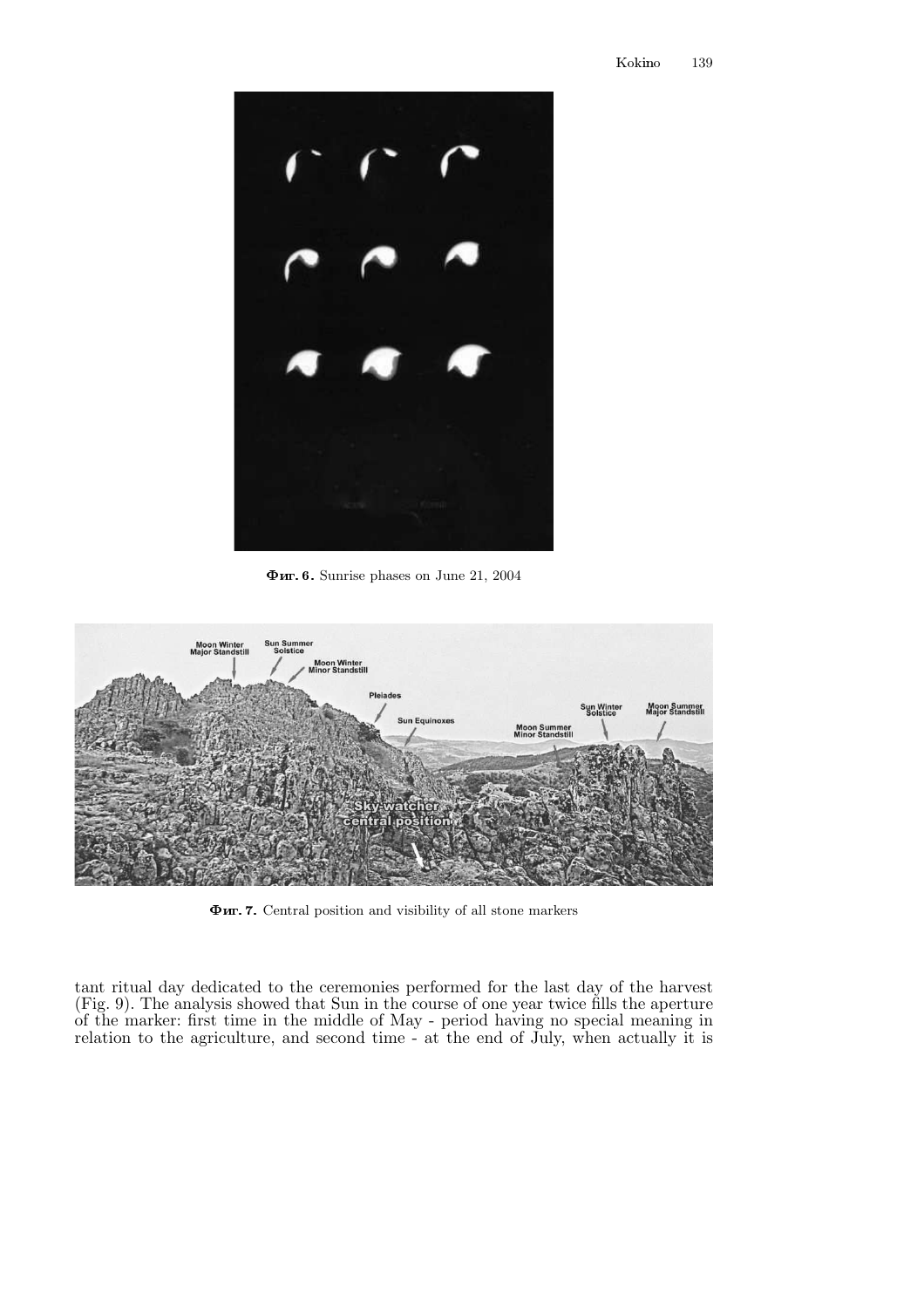

 $\Phi$ <sub>*Mr*</sub>. 8. Full Moon rise seen to the marker direction

the end of the harvest. The archaeo-astronomical analysis demonstrated that having in view the fact that the celebration of the end of the harvest was of a very huge importance for the ancient farmers, the entire site was especially arranged for performance of the rituals on that day. This stone marker is carved into a vertical rock in such a way that on a ritual day it is seen completely in the aperture, providing an effect of sunray. In the past this marker most probably was covered (Fig. 10) intensifying the sunray effect. This sunray moves right along the right margin of the trench and falls only on one of the thrones, where at that time the leader of the tribe was sitting. The trench that is carved in the block of rocks is of great importance for the entire ancient observatory. Viewed from the mountain top in the East-West direction, the left margin of the trench is block of rocks, where a sunrise marker used in the summer solstice day is carved, and the right margin is carved with exact width needed just one sunray from the ritual marker to fall only on one of the thrones (Fig. 11).

### Discussion

The archaeo-astronomical analysis proved that the site had the central position where the ancient observer stood and only from that place observed the rise of Sun and full Moon on the East horizon. Only this position offers opportunity to view all seven stone markers used for marking the positions of Sun and full Moon rise on the East horizon. The existence of three stone markers for marking the places of the sunrise on the days of the summer solstice, winter solstice, as well as of the days of the vernal and autumn equinoxes is clear evidence that the ancient sky observers were well familiar with the movement of the Sun in the course of one tropical year. Also, the existence of four stone markers for marking places of the full Moon rise above the horizon, two of which are for the days, when the Moon has maximum and minimum values of the declination in the summer and two are for the days when the Moon has maximum and minimum values of the declination in the winter period speaks clearly that the ancient sky observers were also familiar with the 19-year cycle, when the full Moon rises in the same phase in the same calendar day. Thus, the existence of the markers for the places of the full Moon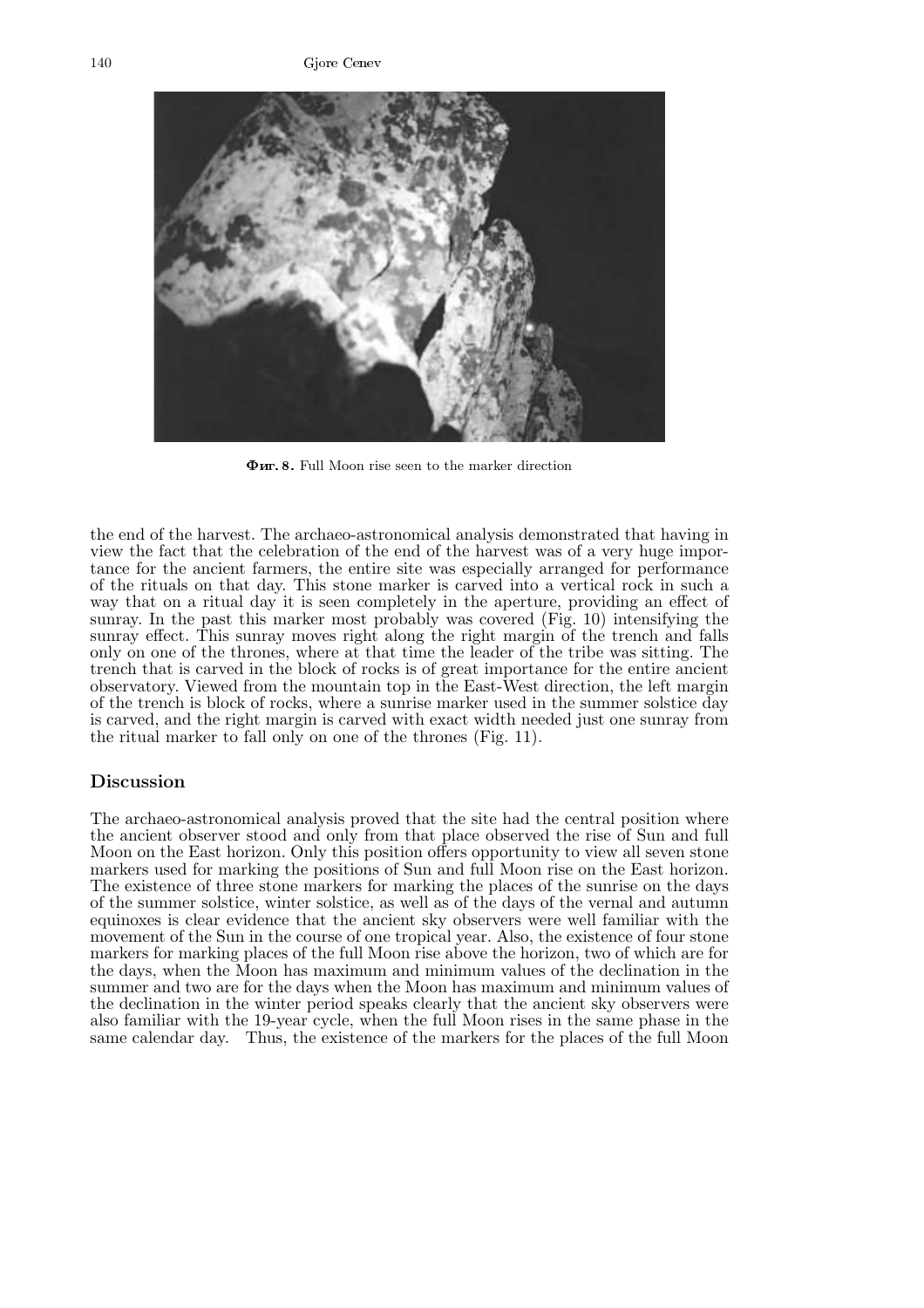

 $\Phi$ <sub>*ur*</sub>. 9. Ritual stone marker

rise above the East horizon confirmed that this site contains all necessary characteristics of one ancient observatory. The acquaintance with the 19-year lunar cycle leads to the fact that in the past some very careful sky observers followed the East horizon and the rise of the full Moon at least 2 - 3 cycles, and when they discovered that they are dealing with periodical full Moon rise they marked those places with stone markers. In other words, 38-57 years of careful observations of the full Moon movement were dedicated in order to position the full Moon rising places. If we take into the consideration the fact that at that time average life of people was around 40 years of age, it is evident that at least two generations of dedicated sky observers (today we would called them astronomers) stood on the central position of the site and observed the movements of Sun and Moon.

Knowing the declination value of the Sun, when in the past it rose over the stone marker in the day of the solstice, as well as the precession of the Earth rotation axis we can calculate the time, when the stone marker was carved, along with the age of the observatory. The calculations pointed out that this happened in the period of 1800  $+/- 50$  years BC. The presented difference is due to the small error of the measuring instrument, but in the course of the measuring error analysis and determination of the observatory age we must take into account the fact that people that time carved markers according to the precision of one human eye (about 2 arcmin), as well as the fact that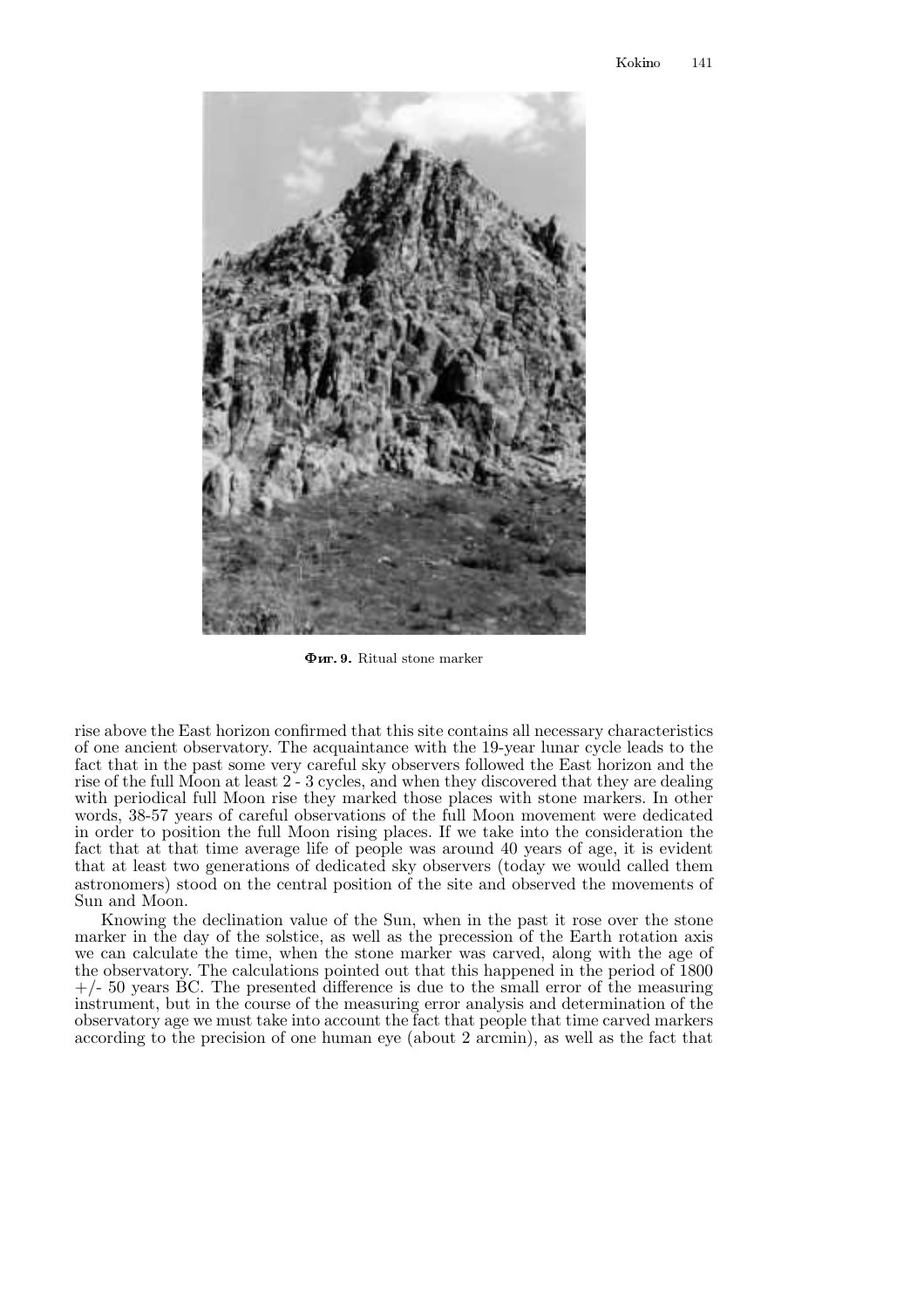

 $\Phi$ <sub>*Mr*</sub>. 10. Ritual marker in its possible shape in the past

the change of the declination of the Sun happened relatively slow. Therefore, we can declare with high certainty that during the entire period between 1900 and 1800 BC there were organized and systematically structured observations performed in relation to the sky, and movements of Sun and Moon. In one archaeo- astronomical analysis of one archaeological site beside the measurements and mathematical calculations the archaeological confirmation of the received results is of great importance and relevance. The archaeological excavations performed on the site in the recent years showed that there are artifacts on the site (Fig. 12) dated in the period between 1800 and 2000 BC.

The combination of archaeo-astronomical and archeological evidences illustrates that this site has all characteristics of an ancient observatory used around 18 century BC or that the observatory is at least 3900 years old.

The existence of a stone marker for the sunrise place in the day, when the end of the harvest was celebrated, points out to the fact that this site was not just an ancient observatory, but at the same time secret place, where variety of important rituals and ceremonies were performed. The carving the marker, trench and thrones lead us to the fact that celebration of the end of the harvest was performed with typical solar rituals. The illumination of the leader of the tribe sitting on one of the stone thrones with sunray coming from the stone marker aperture, actually represents ritual unification of the God Sun with the leader of the tribe and strong support of his power to manage the community and also to provide guarantee for huge crop in the agriculture next year. The confirmations that we are really dealing with the ritual linked with the celebration of the end of the harvest are about twenty wheat hand mills discovered on the stone marker pedestal (Fig. 13).

#### Kokino calendar

The development of a calendar was one of the main tasks, and of course, extraordinary achievement - a proof for the ancient sky observer creativity. The stone markers con-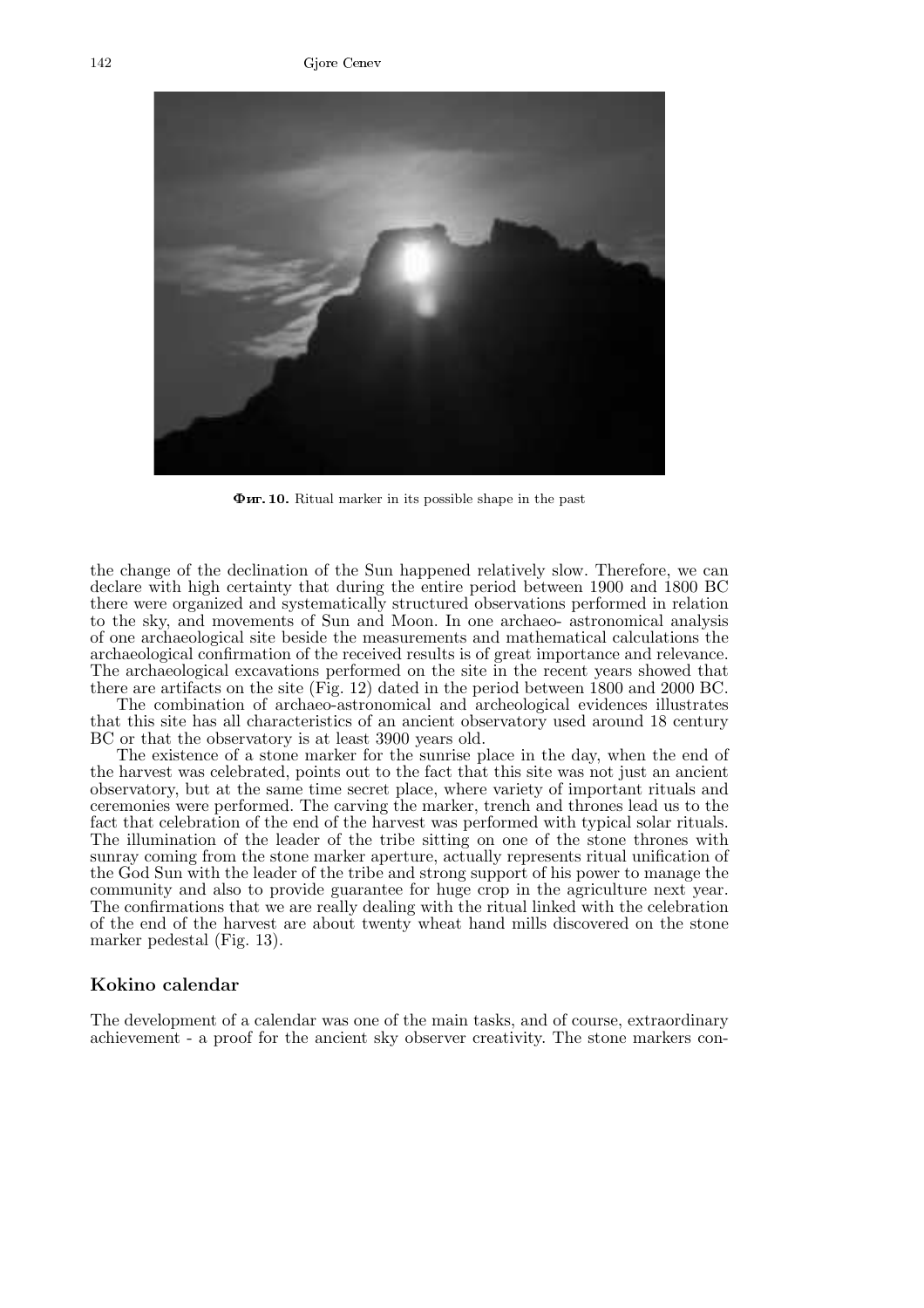

Фиг. 11. Sunray route

firming that the ancient astronomers were familiar with the apparent movement of the Sun on the sky in the course of one year, as well as with the apparent movement of the full Moon in the course of 19-year cycle at first time impose the dilemma of the type of the calendar that was developed in this ancient observatory (Stoev and Stoeva 2003). Was it solar, lunar, or combination of lunar and solar calendar?

This dilemma was solved at the end of 2006 and at the beginning of 2007 when it was evidenced the existence of stone markers measuring the length of the lunar month with 29 and 30 days (Cenev 2007). On December 5, 2006, the full Moon had its maximum declination in winter period in the 19-year cycle and its rise occurred right above the stone marker aperture. This stone marker was discovered in the previous years (Fig. 14). In the same stone block there is clearly noticeable a stone marker with the same shape, marking the full Moon rise exactly one lunar month later, or on January 3, 2007 (Fig. 15). The full Moon rise seen through this marker on the above mentioned day clearly points that ancient astronomers knew about the 19-year lunar cycle of the full Moon rise, but also knew and literally measured the length of the lunar month with 29 days during the winter period. The existence of two similar markers in the stone block, where full Moon rise places were marked in the days of maximum declination during the summer period also proves that the ancient inhabitants knew and measured lunar month with length of 30 days.

In this manner it become evident that in the megalithic observatory Kokino (this site today is recognized in the world under this name) a lunar calendar was developed, containing 19-year cycle which encompasses certain number of lunar months with length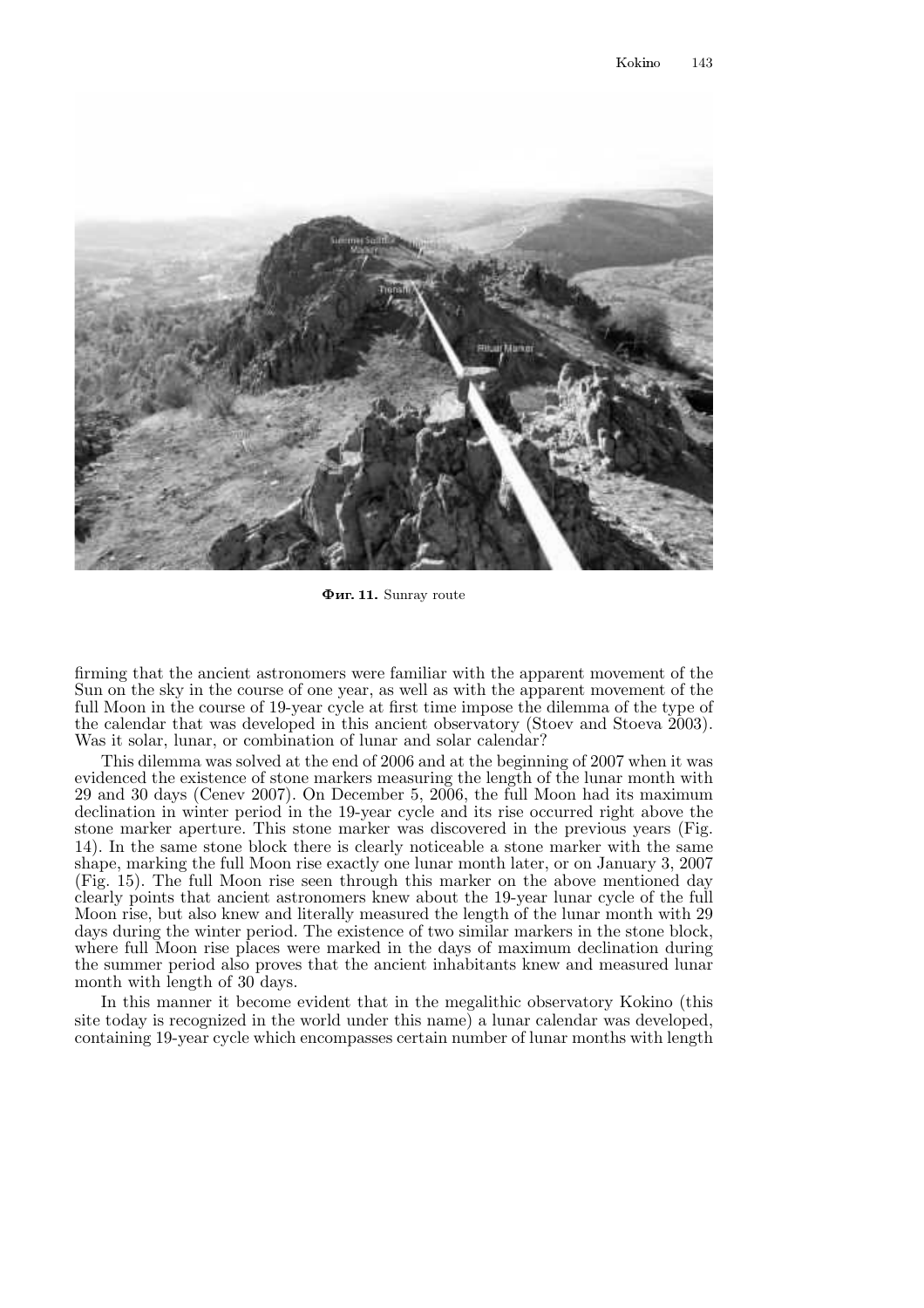

Фиг. 12. Artifacts from 19 century BC

of 29 days and certain number of lunar months with length of 30 days. The performed analysis showed that in this 19-year cycle, there are 12 years with 12 lunar months that are so-called regular years and 7 years with 13 lunar months, so-called leap years. While conducting the lunar calendar analysis, the ethno-astronomical data of the Macedonian people collected last 25 years of researches (Cenev 2004) was proved to be of great importance. According to these data even nowadays it is evident that in one calendar year there are only two seasons: winter and summer. In the past the people used to believe that winter months were very bad and were shorter, opposite to the summer months that were very good and had more days. Based on these data recorded in the collective memory of the people, we can conclude that Kokino calendar in its regular years had 6 winter months with 29 days of length and 6 summer months with 30 days of length. In the leap years there were 13 lunar months as one extra summer month with 30 days of length was added. In 19-year cycle, leap years had special pattern of occurrence. According to the Kokino calendar and in compliance with the number of full Moons in the years in that time period, in every 2, 5, 8, 10, 13, 16 and 18 years, one lunar month with 30 days of length was added. In this manner in Table 2, we have lunar calendar with 19-year cycle, today known as Kokino calendar.

This calendar is in an excellent agreement with the change of seasons, as well as with the tropical year length. Using these methods the ancient astronomers from the megalithic observatory Kokino developed the lunar calendar. The utilization of the same meant provision of timely instructions related to the start and competition of agricultural and stockbreeding activities and provision of required amounts of food on one hand and on the other hand with the utilization of the calendar the religious life of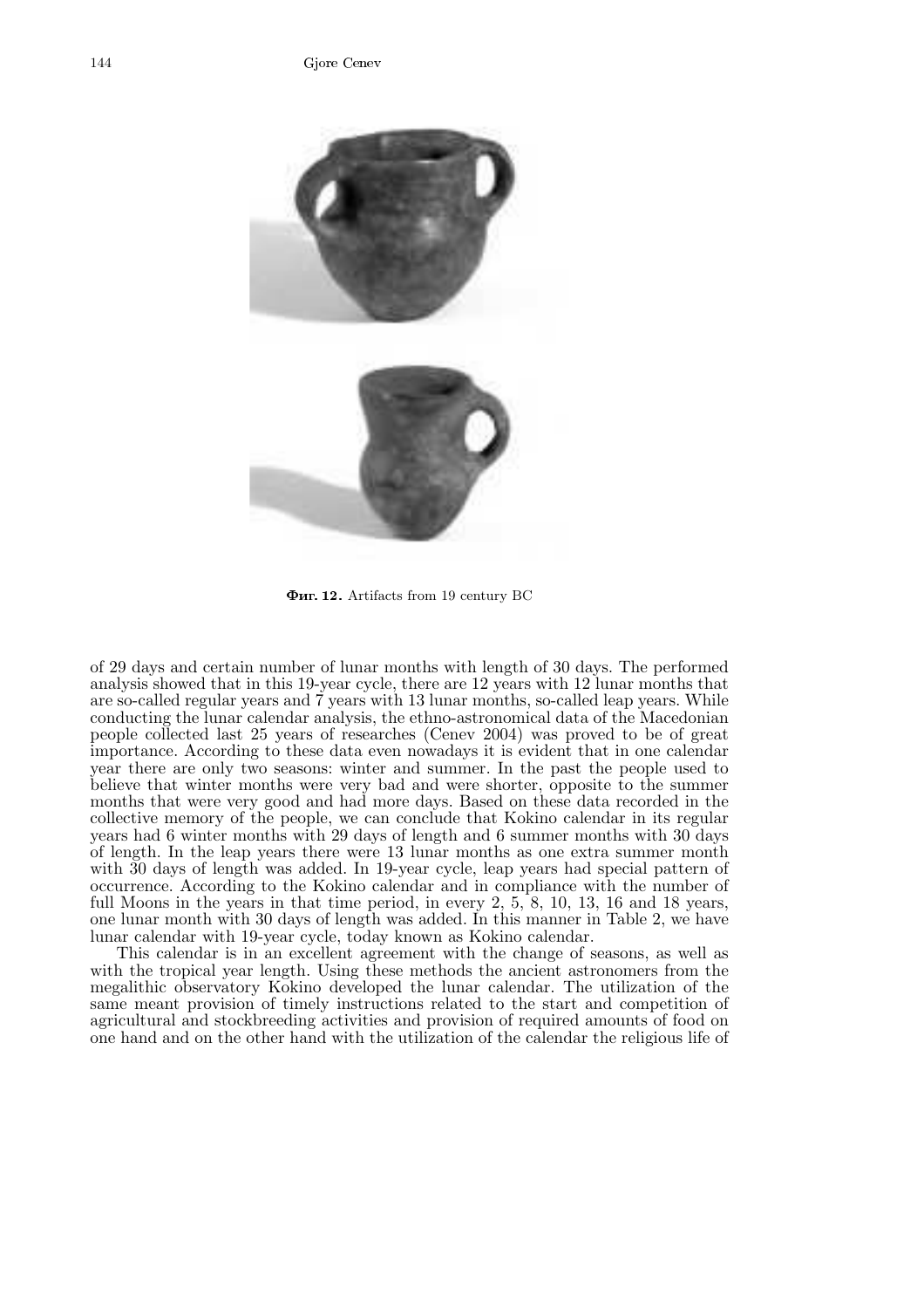

 $\Phi$ иг. 13. Hand mill



Ôèã. 14. Moon rise on December 5, 2006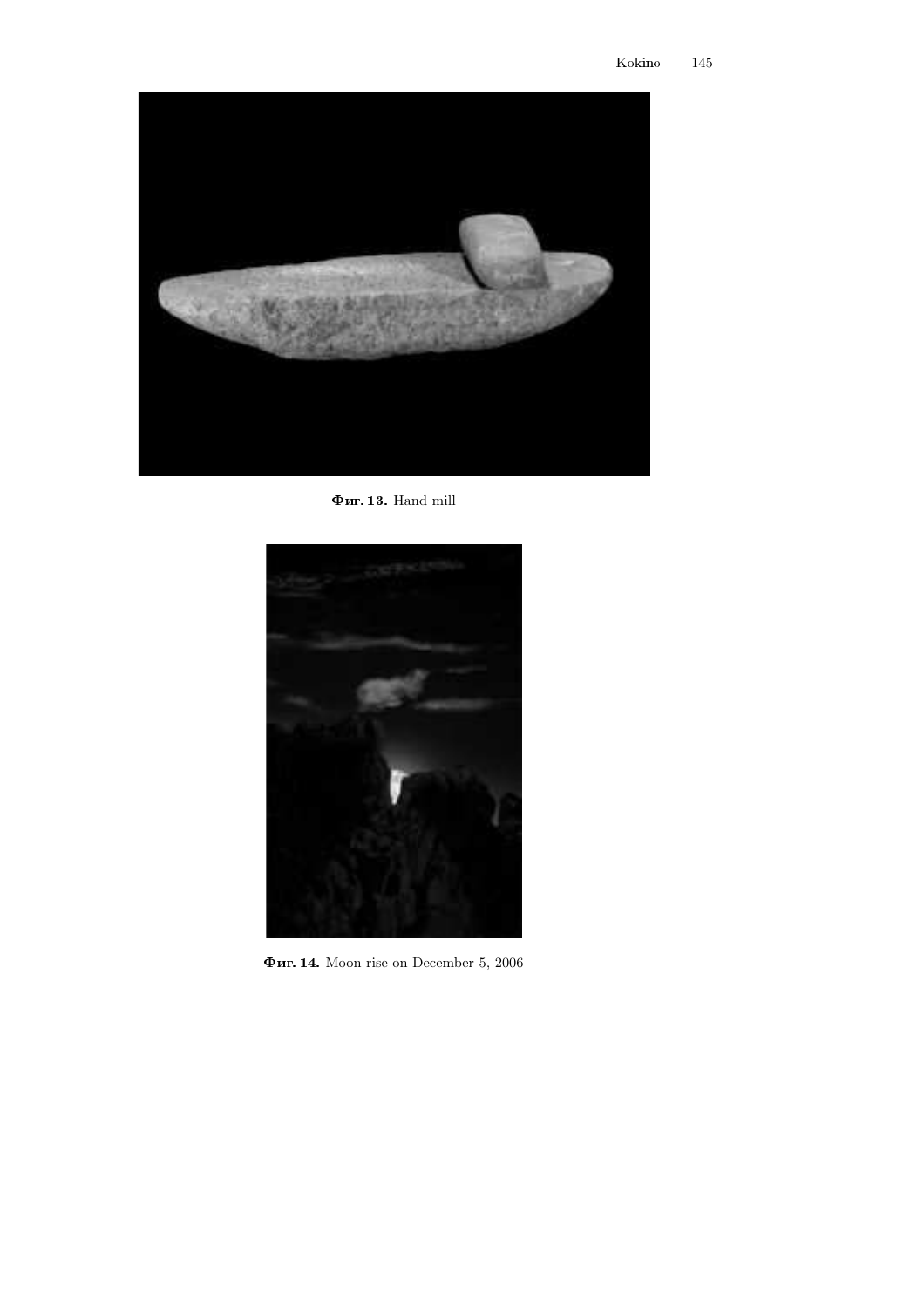

 $\Phi$ <sub>HT</sub>. 15. Moon rise on January 3, 2007

the community was organized in a very qualitative way. Important information related to the calendar, for example, that the day when they need to start the plough of the fields had come, was announced with simply setting a fire on the top of the mountain right behind the thrones. The dominant position of the mountain enabled this signal to be noticed in a circle of at least 30 kilometers. In such way the ancient observatory influenced the qualitative organization of the life of the people in one wider region in the center of the Balkan peninsula.

Defining the type of the calendar that was developed in Kokino, the role of the stone markers for marking the East horizon positions of sunrise was made also clearer. Compatible with the well known experts in religious history (Elijade 2004) in the time when the megalithic observatory was constructed, Sun was very important God that managed life cycle first of all of the vegetation. Its movements were carefully followed on the horizon, we can even say with huge doze of fear. In the case that the Sun in the summer period continues to move toward North after the solstice day, the heat would increase in such measure that will burn out the entire world, and if in winter the Sun continues to move toward South after the day of the solstice, the cold would frost the entire Earth according to the people believes. The rise of the Sun, seen though the markers of the vernal and autumn equinox, actually meant change of the seasons, change of the winter and summer in the Kokino calendar years.

Acknowledgements: The author is thankful to K. Tsvetkova and Ts. Georgiev for the help in the arrangement of this paper.

#### References

Gjorgjevic Nedeljko, 2003, Geological Reconnaissance of the Terrain on the Archaeological Localities around Kumanovo during Year 2002, Pyraichmes vol.II, p.275, National Museum Kumanovo